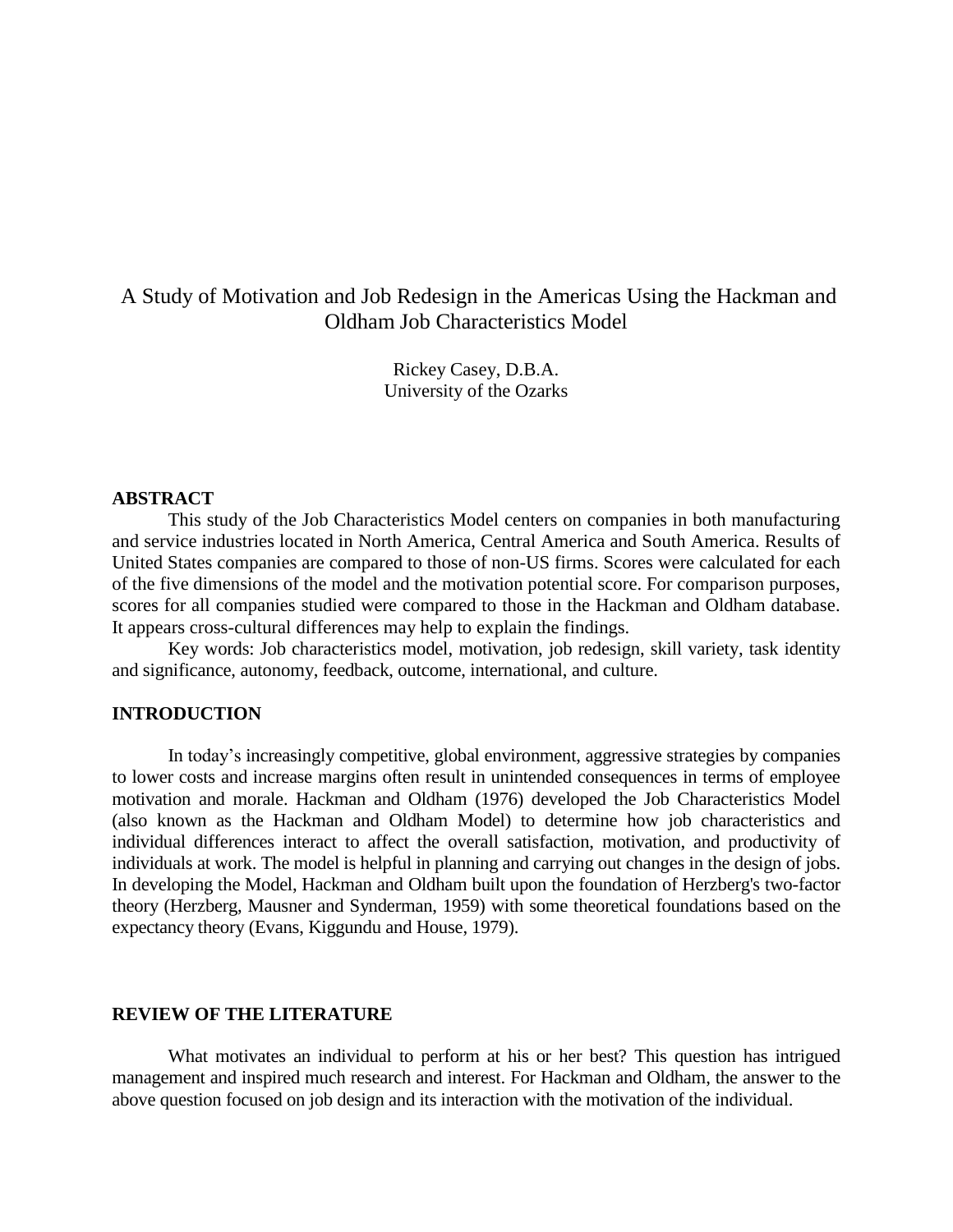The Hackman and Oldham model was developed to specify how job characteristics and individual differences interact to affect the satisfaction, motivation, and the productivity of individuals at work. The model is specifically used in planning and carrying out changes in the design of work. Several studies have supported the theory of motivation through job redesign (Ford, 1969; Lawler, 1973; Maher, 1971; Meyers, 1970; Special Task Force, HEW, 1973; Vroom, 1964). Studies of job redesign have found that this technique is able to (1) significantly reduce turnover and absenteeism, (2) improve job satisfaction, (3) improve quality of products, and (4) improve productivity and outputs rates (Steers and Porter, 1987).

Several researchers started the job redesign movement (Walker and Guest, 1952; Herzberg, 1966; Davis, 1957; Herzberg, Mausner and Snyderman, 1959). Job redesign has become a useful tool in developing ergonomic programs, resulting in increased motivation and fewer injuries (Mier, 1992). Using job redesign to introduce technology into the workplace will be very important in the 1990's for there will be a shift from a tightly controlled management structure with narrowly defined jobs to a style that gives employees satisfaction, thus increasing motivation (Iadipaolo, 1992).

Work redesign is a unique approach to motivation and company reorganization for four reasons: (1) work redesign alters the basic relationship between a person and what he or she does in the job; (2) work redesign directly changes behavior, which tends to stay changed; (3) work redesign offers and sometimes forces into one's hands numerous opportunities for initiating other organizational changes; and (4) work redesign, in the long term, can result in organizations that rehumanize rather than dehumanize the people who work in them (Hackman, 1977). The entire concept of job redesign is based upon the theories of motivation and the motivation literature.

Motivation may be defined as psychological forces that determine the direction of a person's level of effort, and a person's level of persistence in the face of obstacles (Kanfer, 1990). Or motivation is simply, why people behave as they do on the job. Motivation stimulates people to do things with the use of inducements and incentives. People are motivated to reach an objective only if they feel it is in their best interest to do so (Bernard, 1938).

Trends in motivation seem to be in the area of job redesign to determine why people work and what really motivates an employee or manager (Kovach, 1987). The theories of motivation are still being utilized to better understand and motivate people. They have been tested and utilized in a variety of cultures (Geert, 1980). Job performance and its relationship to motivation have continued to be an important issue of study (Katerberg and Vkaym, 1987).

Motivation theory has evolved into two distinct categories, content theories and process theories. Content theories focus on the importance of the work itself and the challenges, growth opportunities, and responsibilities work provides for employees. Thus, those theories concern the content of motivation, i.e. the specific needs that motivate and direct human behavior. On the other hand, process theories concern the cognitive processes individuals use in making decisions and choices related to work (Schultz and Schultz, 1998). Consequently, Hackman and Oldham's Job Characteristics model is a process theory of motivation.

Recent studies of the JCM have tended to focus on two general questions: (1) does the model apply to non-manufacturing jobs (e.g., service, sales, health care)? (2) Are there mitigating factors which may apply to work settings outside the United States? Some studies have explored these questions simultaneously.

Several recent studies have explored the first question alone. In the United States, the usefulness of the JCM has been validated in studies of information technology professionals (Brown, 2002), public school teachers (Fernandez, 2002), and hospital workers (Casey and Robbins, 2009). Other studies have been conducted outside the U.S., albeit in areas with a similar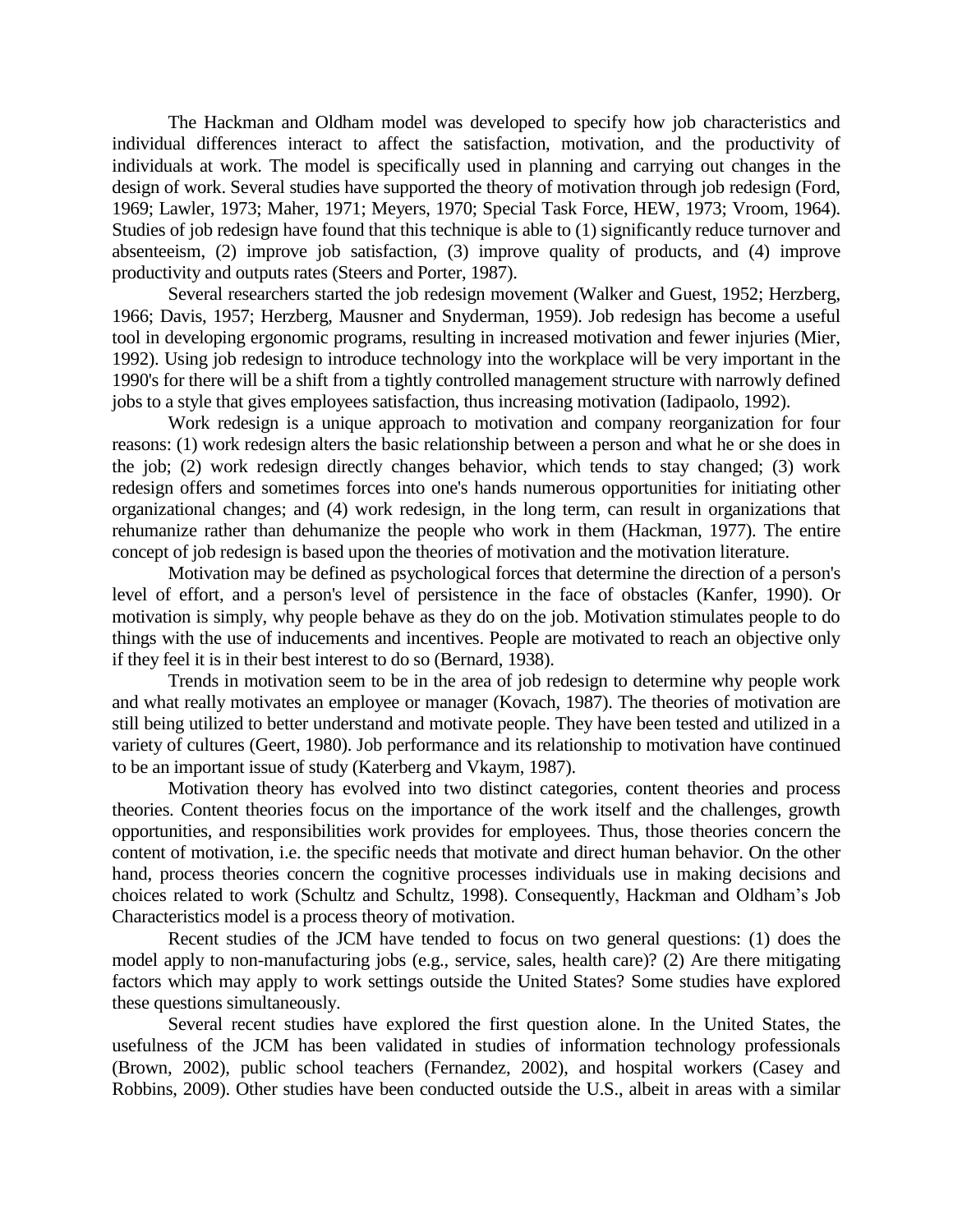culture and society. One researcher administered the JDS to hotel workers in the United Kingdom (Lee-Ross, 1998) and to hospital chefs in Australia (Lee-Ross, 2002). In both cases the results indicated that the JCM was valid in a service setting.

Several studies have been conducted using the Job Characteristics Model in international settings. A study in Belgium of public service workers found that administrative tasks (more routine and clerical in nature) held less motivating potential than commercial tasks (those tasks more closely associated with accomplishing the mission of the organization), due to lower levels of the core job characteristics (Buelens and Van den Broeck, 2007). A study in Malta focused on the level of motivation of public service workers (PSM); this study found that employees who experience positive job characteristics, as measured by the JDS, have a higher PSM level (Camilleri, 2005). Elanain (2008), in a study of both manufacturing and service companies, found employees are impacted by increasing the provision of the critical job characteristics; employee satisfaction and commitment can be increased and turnover can be decreased as a result.

A Netherlands study in the financial services and educational areas found support for the hypothesis that work characteristics are a direct cause of job motivation and satisfaction (Houkes, Janssen, Jonge and Bakker, 2003). Another study proposed that critical job dimensions would be lower for Mauritian workers than for Australian, i.e., work content would be perceived differently due to cultural differences (Lee-Ross, 2005). Using the JDS to measure work content, the author found that Mauritian workers scored lower on all five of the critical job dimensions.

Michailidis and Dracou (2011) studied Cyprus sales representatives and found the MPS score was significantly related to three characteristics—educational level, age, and tenure. Educational level and age were inversely related, while tenure was directly related. Millette and Gagné (2008) found support for the hypothesis that the MPS (job satisfaction) was positively associated with autonomous motivation (defined as internal motivation) among volunteers in a health care organization. The authors also found support for the hypothesis that MPS was positively associated with volunteer work satisfaction. Sadler-Smith, El-Kot and Leat (2003) found the work criterion, autonomy, was associated with job satisfaction in a non-Western context (Egypt) through a manufacturing facility study.

A study of educational institutions in Germany (Schermuly, Schermuly and Meyer, 2011) found that job satisfaction was highly and inversely related to emotional exhaustion. The authors also found that satisfaction was predicted best by perceived competence of the subjects (in this case, vice-principals of the institution).

Among various service workers in Canada, Mexico and the Netherlands, researchers found that job satisfaction is affected by external factors such as cultural influences (Sledge, Miles and van Sambeek, 2011). Wong, Hui and Law (1998) found that overall and intrinsic job satisfaction is reciprocally related to job perception among service workers in China.

#### **HYPOTHESES**

The researchers developed the following hypotheses to determine if a significant difference exists between US and non-US companies.

Ho: There is no statistically significant difference among the United States and non-US survey results.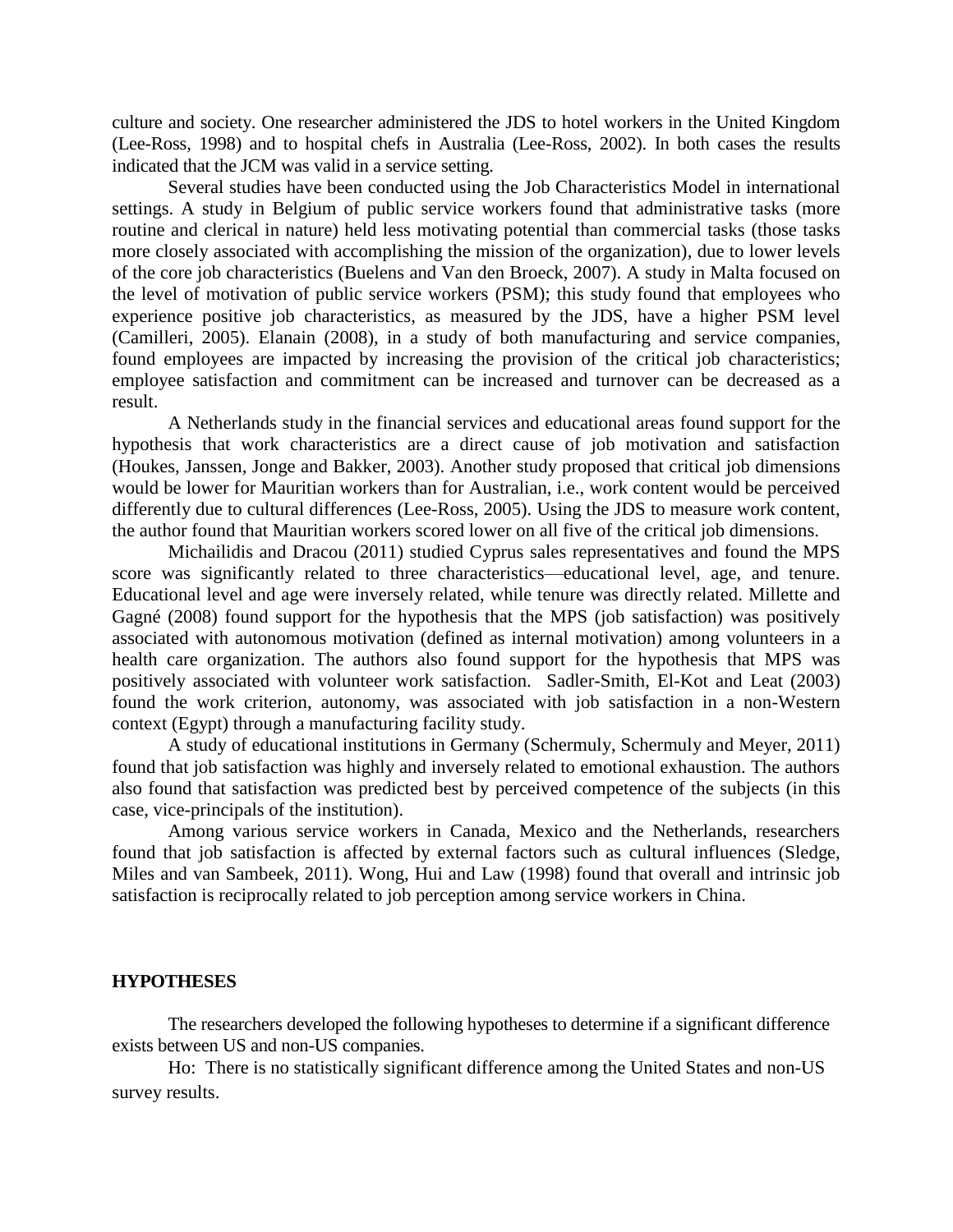Ha: There is a statistically significant difference among the United States and non-US survey results.

# **METHODOLOGY**

A convenience sample of three U.S. companies was selected for study.

| <b>US</b>        |                  |         |          |
|------------------|------------------|---------|----------|
| <b>Companies</b> |                  |         |          |
|                  | Total            | Sampled | Response |
|                  | <b>Employees</b> |         | Rate     |
| Manufacturing    |                  |         |          |
| Plant            | 1000             | 192     | 19.2%    |
| Retail           | 534              | 330     | 62%      |
| Service          | 300              | 89      | 30%      |
| Total            | 1834             | 611     | 33%      |

| <b>International</b> |                  |         |          |
|----------------------|------------------|---------|----------|
| <b>Companies</b>     |                  |         |          |
|                      | Total            | Sampled | Response |
|                      | <b>Employees</b> |         | Rate     |
| <b>Bank</b>          |                  |         |          |
| Nicaragua            | 600              | 233     | 39%      |
| <b>Bank</b>          |                  |         |          |
| Guatemala            | 380              | 152     | 40%      |
| Food Service         |                  |         |          |
| Nicaragua            | 150              | 108     | 72%      |
| <b>Small</b>         |                  |         |          |
| <b>Businesses</b>    |                  |         |          |
| Mexico               | 274              | 175     | 64%      |
| Bank Costa           |                  |         |          |
| Rica                 | 52               | 28      | 54%      |
| <b>Belize Retail</b> |                  |         |          |
|                      | 36               | 15      | 42%      |
| Honduras             |                  |         |          |
| Retail               | 385              | 158     | 41%      |
| El Salvador          | 786              | 354     | 45%      |
| Retail               |                  |         |          |
| Ecuador              | 402              | 157     | 39       |
|                      |                  |         |          |
| Total                | 3065             | 1380    | 45%      |
|                      |                  |         |          |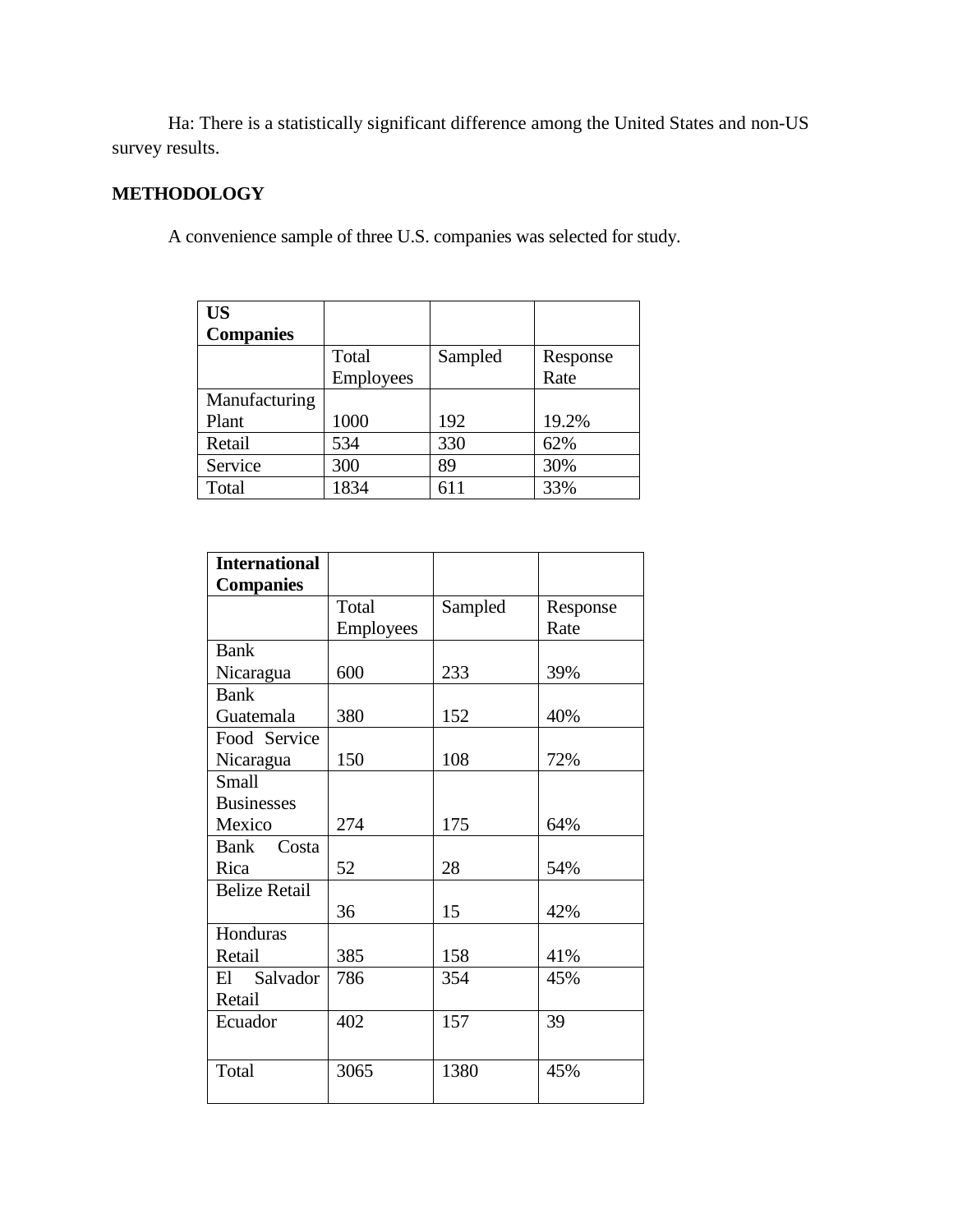All of the studies above utilized the Job Diagnostic Survey (JDS). Employees completed the Job Diagnostic Survey (JDS) instruments which were sealed in envelopes then collected at a central location and returned to the researchers. The survey instrument was scored, with results compared to each other and to the Hackman and Oldham database. A two-tailed t-test was used to determine if a significant difference exists between the samples. The level of significance was placed at <.05.

In each case, the researchers obtained the permission of the companies to conduct the surveys. For the non-US sites, the researchers translated the surveys into Spanish and developed a letter explaining the survey and letting the employees know that individual responses would remain anonymous. The survey instrument translation and letter were certified for both the translation of the survey questions as well as the implied intent.

## **INSTRUMENTATION**

The Job Diagnostic Survey (JDS) is an instrument designed to measure the key elements of the job characteristics theory. The survey measures several job characteristics, employees' experienced psychological states, employees' satisfaction with their jobs and work context, and the growth need strength of respondents. The instrument has a variety of scales depending on the section. Sections one through five utilize a 7-point scale. Section six utilizes a 10-point scale, and sections seven and eight utilize a 5-point scale.

The JDS is designed to be completed by the incumbents of a job or jobs in question-not by individuals outside the job. An instrument designed for the latter purpose is entitled the Job Rating Form (JRF) and is completed only by management personnel. The Job Rating Form uses a 7-point scale for all three sections.

The JDS is not copyrighted and, therefore, may be used without the author's permission. However, the researcher did send letters to the authors asking for permission to use the instrument and purchased a copy of the instrument from the Educational Testing Service in Princeton, New Jersey. A short form of the JDS has also been developed. It excludes measures of the experienced psychological states and uses fewer items to measure other key variables in the job characteristics theory. The long form was used for this research.

#### **RELIABILITY OF THE INSTRUMENTS**

The Job Diagnostic Survey is intended for use in (a) diagnostic activities to determine whether (and how) existing jobs can be improved to increase employee motivation, performance, and satisfaction; and (b) evaluation studies of the effects of work design.

Since the JDS was originally published (Hackman and Oldham, 1974 and 1975), the instrument has been used in many organizations and subjected to several empirical tests (Cathcart, Goddard, and Youngblood, 1978; Dunham, 1976; Dunham, Aldag and Brief, 1977; Oldham, Hackman and Stepina, 1979; Pierce and Dunham, 1978; Stone, Ganster, Woodman and Fuslier, in press; Stone and Porter, 1977; Barr and Aldag, 1978).

Experience with the JDS, and studies of its properties, have highlighted a number of limitations and suggest several cautions in using the JDS survey instrument (Hackman and Oldham, 1980). The Job Characteristics, as measured by the JDS, are not independent of one another. When a job is high on one characteristic (such as skill variety), it also tends to be high on one or more others (such as autonomy and/or feedback). The positive intercorrelations among the job characteristics may reflect problems in how they are measured in the JDS. Alternatively,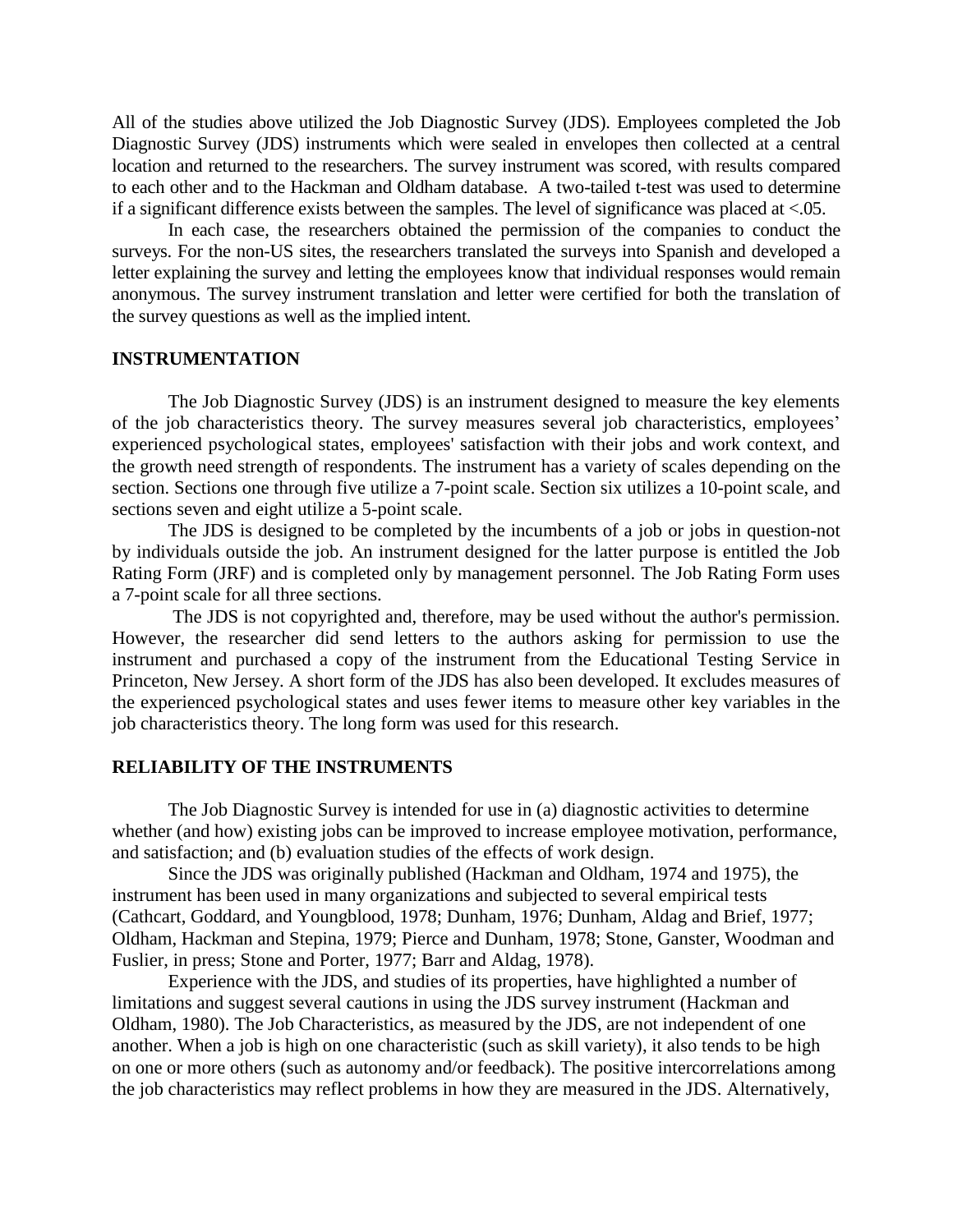it may be that most well-designed jobs are high on most or all of the job characteristics, and jobs that are poorly designed tend to be low on most or all of the job characteristics. Hackman and Oldham are not certain if it is an instrument problem or an ecological phenomenon to over interpret JDS scores for any single job characteristic considered. The developers of the instrument suggest that it is preferable to simply add the scores of the five motivating job characteristics to arrive at an overall estimate of formula for the motivating potential score (MPS) rather than to compute scores individually. The advantage of the MPS score is that it derives directly from the motivational theory on which the JDS is based. The range for the MPS is 1 (lowest) to 343 (highest). Consequently, jobs with high MPS scores are more likely to motivate workers whereas jobs with low MPS scores fail to motivate workers and may be good candidates for job redesign. The model is presented graphically below. This model was adapted from Hackman and Oldham 1980 model.

Hackman and Oldham (1980) found that internal consistency reliabilities range from a high of .88 (growth need strength, in the "would like" format) to a low of .56 (social satisfaction) to .28 (growth satisfaction). Generally, the results suggest that the validity of the items are satisfactory. While it is to the credit of the instrument that it discriminates well between the job (and families of jobs), more research is required to relate a concept to other variables and firmly establish the meaning of the concept.

The substantive validity of the instrument has been established (Hackman and Oldham, 1974) and the job dimensions themselves are intercorrelated as found by Hackman and Lawler (1971), Hackman and Oldham (1974), and Taber and Taylor (1990).

#### **FIGURE 1**

#### **THE HACKMAN AND OLDHAM MODEL OF JOB REDESIGN AND MOTIVATION**

| Core Job<br>Characteristics                   | Critical<br>Psychological<br><b>States</b>   |               | <b>Outcomes</b>                  |
|-----------------------------------------------|----------------------------------------------|---------------|----------------------------------|
| Skill variety<br>Task identity<br>Task design | Experienced<br>meaningfulness of<br>the work |               | High internal work<br>motivation |
|                                               |                                              |               | High "growth"                    |
|                                               | Experienced                                  |               | satisfaction                     |
| Autonomy                                      | responsibility for                           | $\rightarrow$ |                                  |
|                                               | outcomes of the work                         |               | High general job<br>satisfaction |
|                                               | Knowledge of the actual                      |               |                                  |
| Feedback from job                             | results of the work                          |               | High work                        |
|                                               | Activities                                   |               | effectiveness                    |
|                                               |                                              |               |                                  |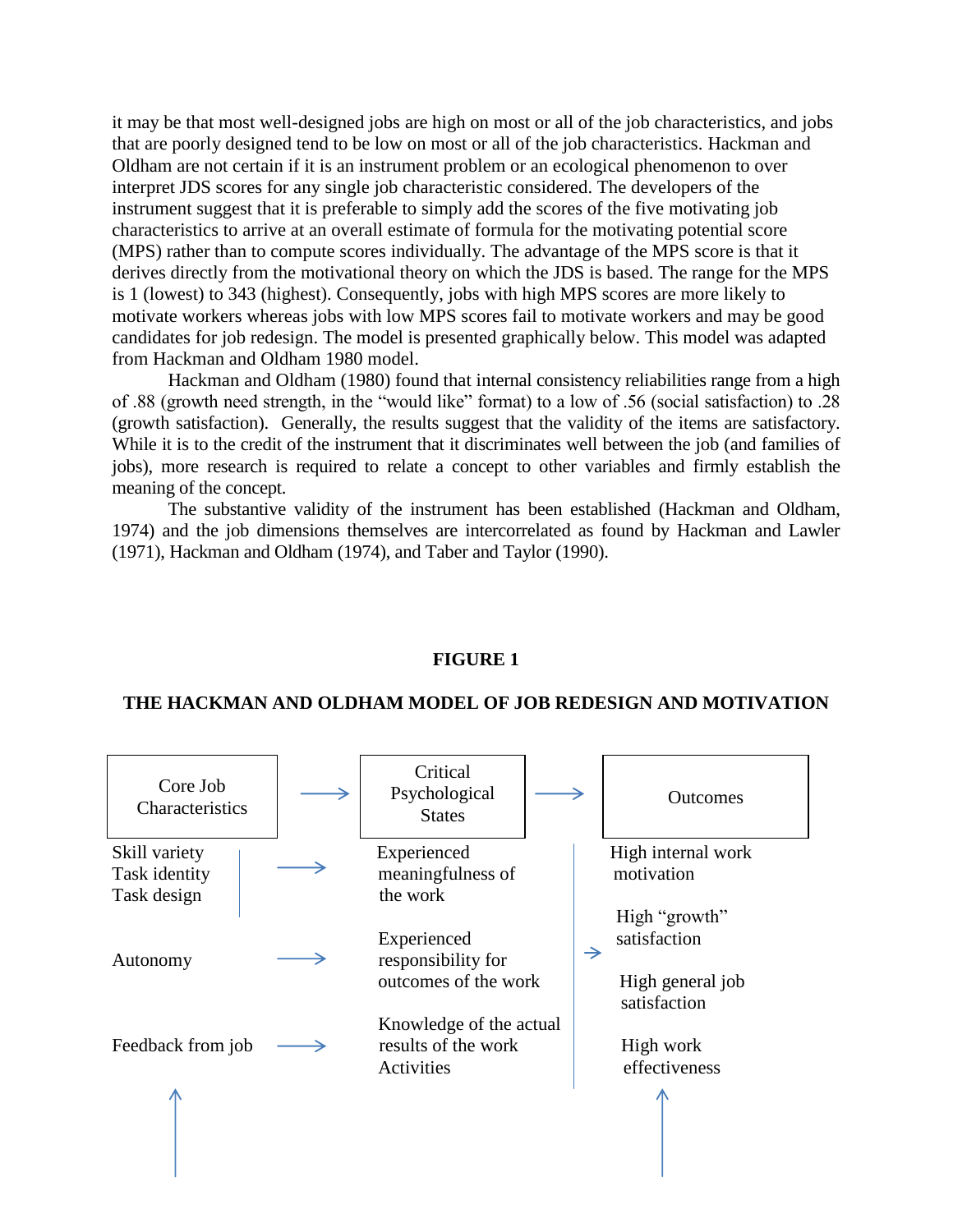| Moderators<br>1. Knowledge and skill                 |  |
|------------------------------------------------------|--|
| 2. Growth need strength<br>3. "Context" Satisfaction |  |

Motivating potential score  $(MPS)$  =

Skill variety + Task identity + Task significance  $X$  Autonomy X Feedback.  $\begin{array}{|c|c|c|}\n\hline\n\end{array}$  3

# **RESULTS**

On the next page, Table 1 compares three studies conducted by the researchers in the United States in the manufacturing, retailing and hospital industries. The table also reflects the means of the research for the manufacturing and sales industries in the United States as calculated by Hackman and Oldham from the studies they conducted. Table 2 reflects six non-US studies in two banks (service industry in Nicaragua and Guatemala), a food service company in Nicaragua, several small businesses in Mexico, a bank in Costa Rica and a retail outlet in Belize. The tables display the scores for the core job characteristic of the model. Those core characteristics are: skill variety, task identity, task significance, autonomy and feedback. The table also reflects the motivating potential score (MPS) for each of the research studies.

# **TABLE 1**

# **MEANS FOR THE STUDIES IN THE SERVICE, MANUFACTURING AND RETAIL INDUSTRIES UNITED STATES**

| <b>Dimensions</b>                           | Hackman &<br>Oldham<br><b>Mean</b> for<br><b>Sales</b><br>Industry | Hackman &<br><b>Oldham Mean for</b><br>Manufacturing<br>Industry | <b>United States</b><br>Study #1<br>Manufacturing<br>Company | <b>United States</b><br>Study #2 Major<br>Retailing<br>Company | <b>United States</b><br>Study #2<br><b>Hospital</b><br>(Service) |
|---------------------------------------------|--------------------------------------------------------------------|------------------------------------------------------------------|--------------------------------------------------------------|----------------------------------------------------------------|------------------------------------------------------------------|
|                                             |                                                                    |                                                                  | $n=192$                                                      | $n=330$                                                        | $n = 89$                                                         |
| <b>Skill Variety</b>                        | 4.80                                                               | 4.20                                                             | 4.89                                                         | 4.46                                                           | 4.05                                                             |
| <b>Task Identity</b>                        | 4.40                                                               | 4.30                                                             | 3.94                                                         | 5.25                                                           | 3.89                                                             |
| Task<br><b>Significance</b>                 | 5.50                                                               | 5.30                                                             | 5.31                                                         | 5.59                                                           | 4.48                                                             |
| <b>Autonomy</b>                             | 4.80                                                               | 4.50                                                             | 4.67                                                         | 5.30                                                           | 3.56                                                             |
| Feedback                                    | 4.44                                                               | 4.70                                                             | 4.07                                                         | 4.05                                                           | 3.36                                                             |
| <b>Motivating</b><br><b>Potential Score</b> | 104.52                                                             | 97.29                                                            | 89.59                                                        | 109.47                                                         | 49.52                                                            |

# **TABLE 2**

# **MEANS FOR THE STUDIES IN THE SERVICE, MANUFACTURING AND RETAIL INDUSTRIES NON-US**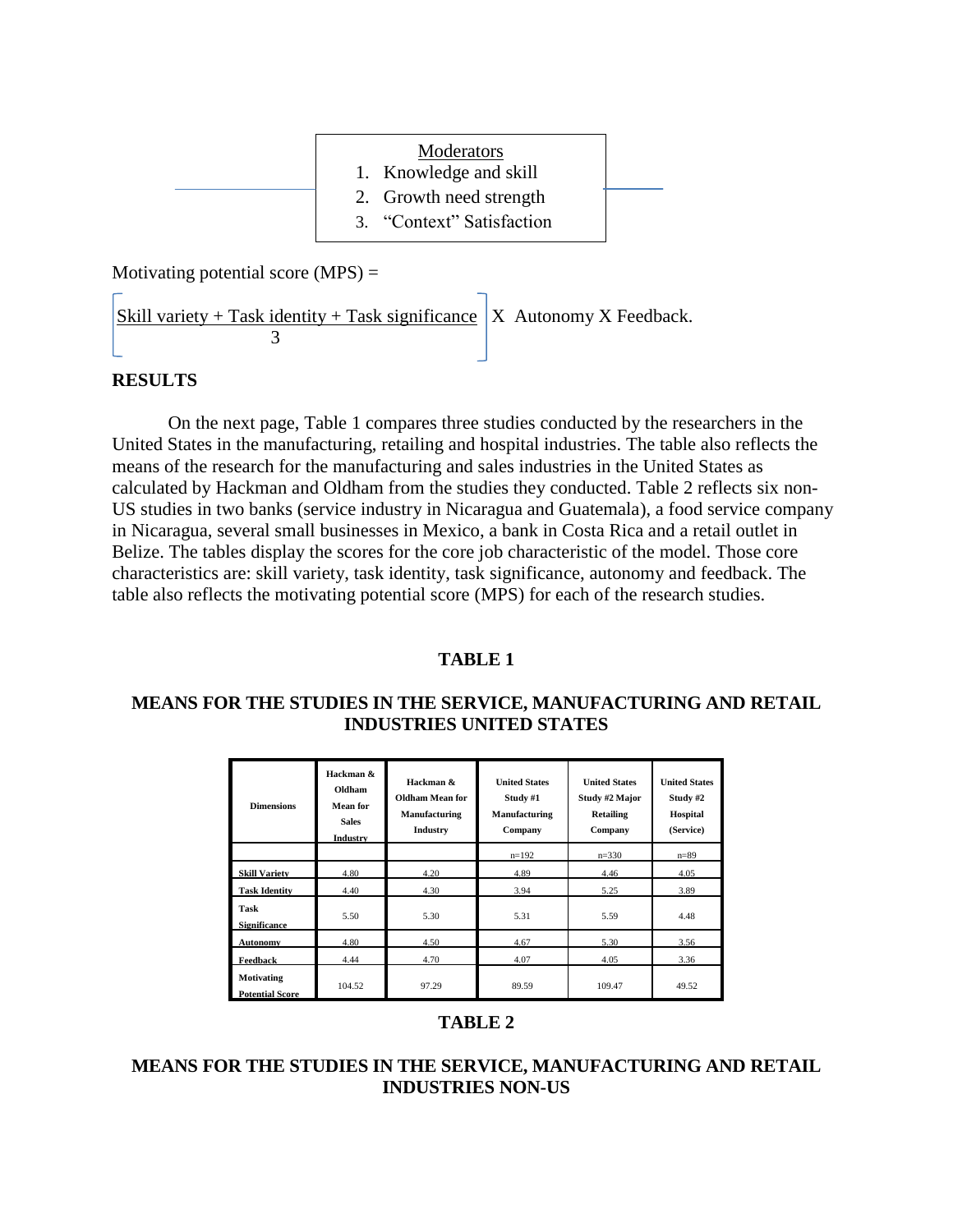| <b>Dimensions</b>                    | <b>Non-US Study</b><br>#1<br><b>Bank</b> in<br>Nicaragua<br>(Service) | Non-US<br>Study #2<br><b>Bank</b> in<br>Guatemala<br>(Service) | Non-US<br>Study $#3$<br>Food<br><b>Service</b><br>Nicaragua | <b>Non-US Study</b><br>#4<br><b>Small Service</b><br><b>Businesses in</b><br>Mexico | Non-US<br>Study #5<br><b>Bank</b> in<br><b>Costa Rica</b> | <b>Non-US Study</b><br>#6 Retail in<br>Belize | <b>Non-US Study</b><br>#7 Retail in<br>Honduras | Non-US<br>Study #8<br><b>Retail in El</b><br><b>Salvador</b> | Non-US<br>Study #9<br><b>Retail in</b><br><b>Ecuador</b> | <b>Averages</b> |
|--------------------------------------|-----------------------------------------------------------------------|----------------------------------------------------------------|-------------------------------------------------------------|-------------------------------------------------------------------------------------|-----------------------------------------------------------|-----------------------------------------------|-------------------------------------------------|--------------------------------------------------------------|----------------------------------------------------------|-----------------|
|                                      | $n = 233$                                                             | $n=152$                                                        | $n=108$                                                     | $n=175$                                                                             | $n = 28$                                                  | $n=15$                                        | $n=158$                                         | $n = 354$                                                    | $n=157$                                                  |                 |
| <b>Skill Variety</b>                 | 3.77                                                                  | 3.71                                                           | 3.70                                                        | 3.77                                                                                | 4.03                                                      | 3.52                                          | 3.72                                            | 3.74                                                         | 3.87                                                     | 3.76            |
| Task Identity                        | 3.01                                                                  | 3.35                                                           | 3.62                                                        | 3.95                                                                                | 4.21                                                      | 3.72                                          | 4.07                                            | 3.27                                                         | 3.44                                                     | 3.64            |
| Task<br>Significance                 | 2.50                                                                  | 3.10                                                           | 3.17                                                        | 3.70                                                                                | 3.35                                                      | 4.01                                          | 4.32                                            | 3.29                                                         | 3.44                                                     | 3.46            |
| Autonomy                             | 2.86                                                                  | 2.72                                                           | 3.88                                                        | 3.70                                                                                | 3.85                                                      | 3.70                                          | 3.68                                            | 3.13                                                         | 3.32                                                     | 3.43            |
| Feedback                             | 3.50                                                                  | 3.48                                                           | 3.95                                                        | 3.70                                                                                | 3.24                                                      | 3.31                                          | 3.17                                            | 3.12                                                         | 3.72                                                     | 3.53            |
| Motivating<br><b>Potential Score</b> | 31.79                                                                 | 32.05                                                          | 53.53                                                       | 52.05                                                                               | 48.20                                                     | 45.93                                         | 47.09                                           | 33.53                                                        | 44.26                                                    | 43.92           |

A formula was utilized to compute each of the scores. Potential motivating potential scores range from one to 125. The MPS provides a good indication of those job characteristics which could be enhanced to improve motivation.

The MPS for the manufacturing company and the retailing company in this research are comparable to the means in the Hackman and Oldham database. The MPS for the hospital does not have a comparable mean in the Hackman and Oldham database. In addition, the MPS for the Central American banks, the food service company in Nicaragua as well as the small service businesses in Mexico are comparable to the hospital, but significantly below the Hackman and Oldham mean for the sales industry.

Table 3 reflects the mean scores for the United States versus non-United States companies in this sample. The researchers found that the overall MPS for US companies was 90.08 versus 44.92 resulting in a variance of 45.16. The two dimensions that had significant differences were task significance and autonomy.

### **TABLE 3**

| <b>Dimension</b>                            | <b>Average for US</b><br><b>Companies</b> | <b>Average for Non-US</b><br><b>Companies</b> | <b>Variance</b> |
|---------------------------------------------|-------------------------------------------|-----------------------------------------------|-----------------|
| <b>Skill Variety</b>                        | 4.48                                      | 3.76                                          | .72             |
| <b>Task Identity</b>                        | 4.36                                      | 3.64                                          | .72             |
| <b>Task Significance</b>                    | 5.24                                      | 3.46                                          | 1.78            |
| <b>Autonomy</b>                             | 4.57                                      | 3.43                                          | 1.14            |
| <b>Feedback</b>                             | 4.12                                      | 3.53                                          | .59             |
| <b>Motivating Potential</b><br><b>Score</b> | 90.08                                     | 44.92                                         | 45.16           |

#### **MEANS FOR THE UNITED STATES VERSUS NON-US STUDIES**

#### **DISCUSSION AND CONCLUSIONS**

The researchers postulate that culture may be a reason for the differences in the scores. The researchers performed a one-factor ANOVA to determine the variation between the subgroups; the results are shown in Table 4. Since the analysis the F value of 7.82614 was larger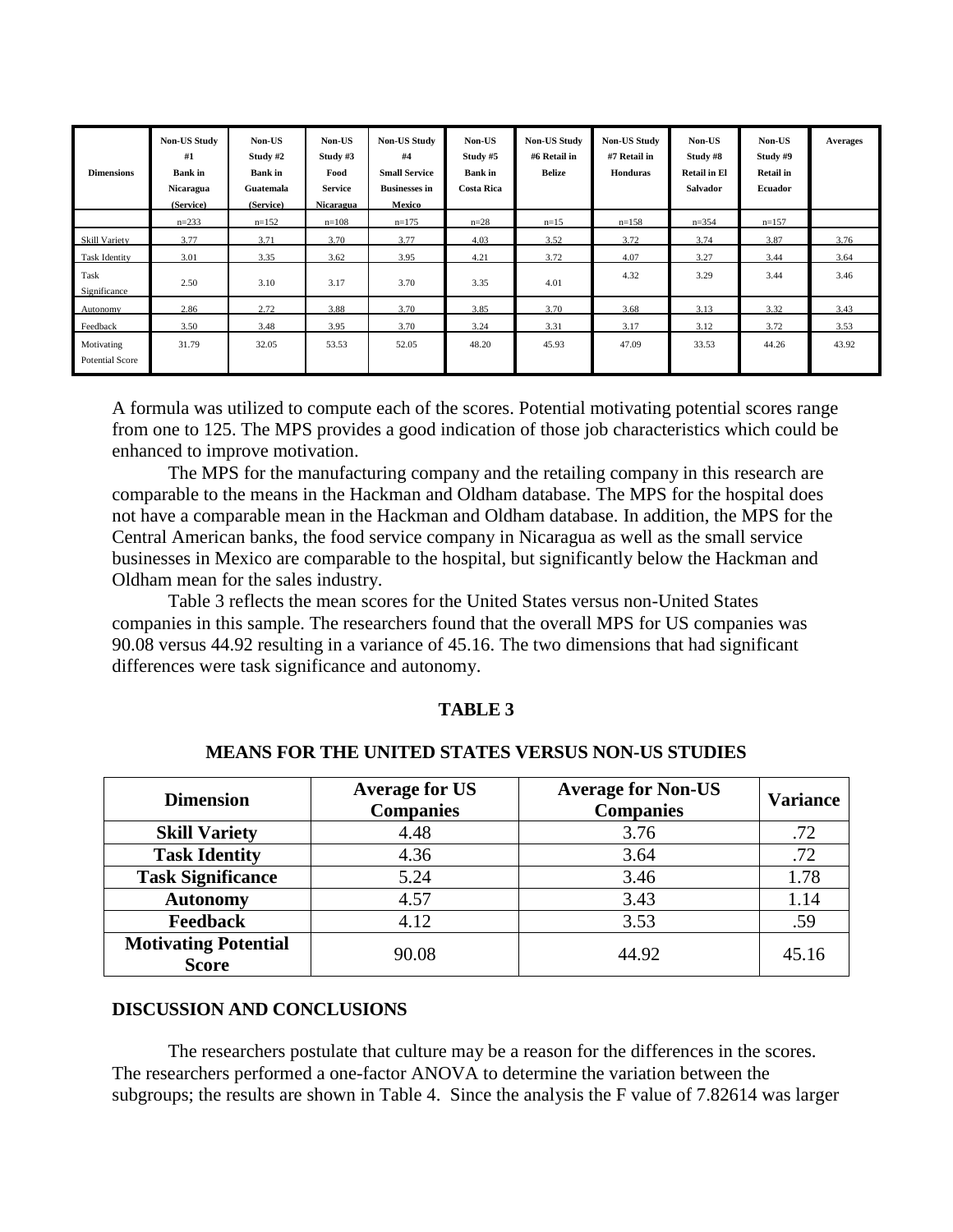than the F critical of 1.99458 the researchers rejected the null hypothesis and concluded there is a statistically significant difference between the US and non-US companies.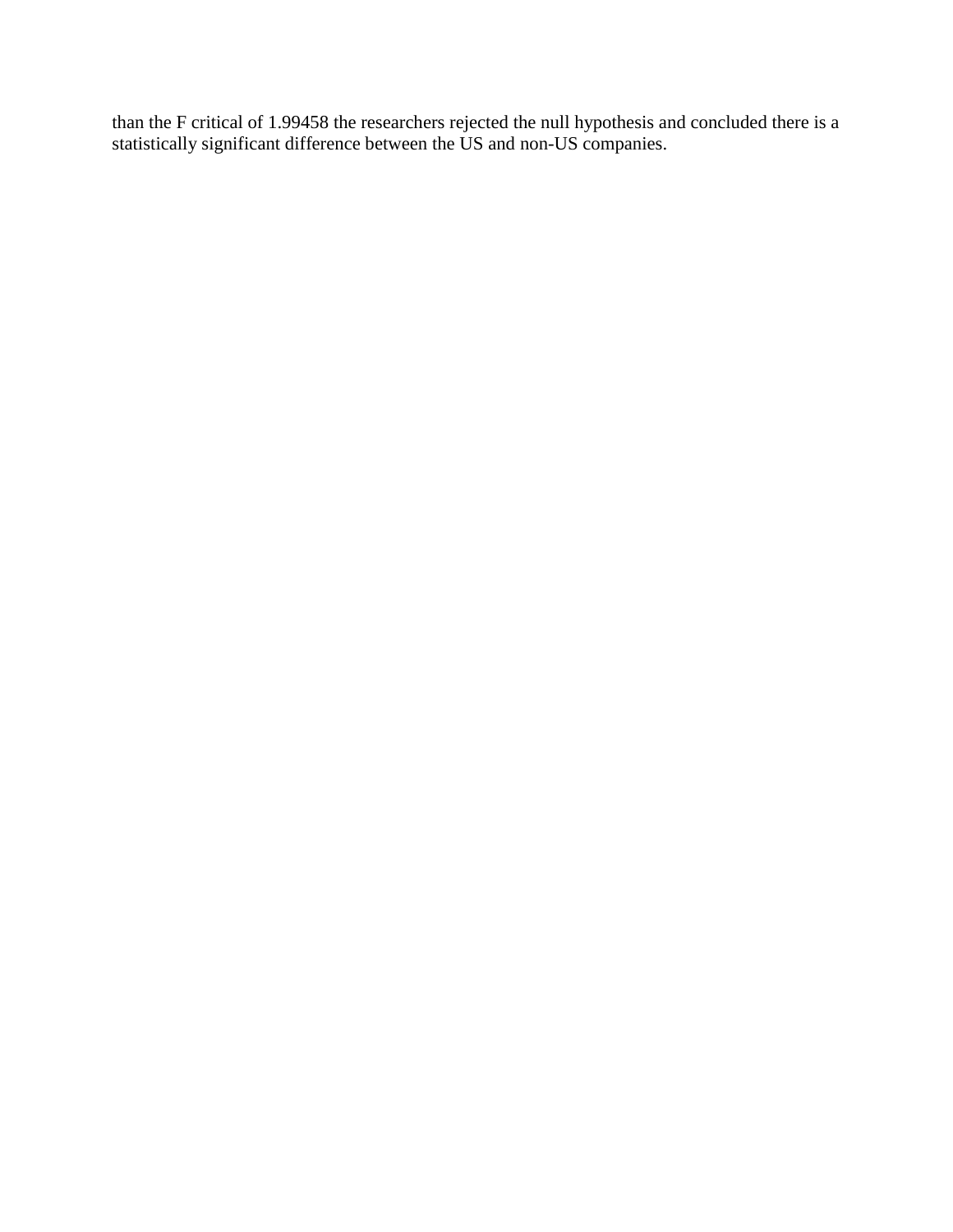## **TABLE 4**

**Anova: One-Factor**

| 5        | 24.65             | 4.93                | 0.41755          |                            |
|----------|-------------------|---------------------|------------------|----------------------------|
| 5        | 22.88             | 4.576               | 0.32668          |                            |
| 5        | 15.89             | 3.178               | 0.19167          |                            |
| 5        | 16.35769          | 3.271538            | 0.144535         |                            |
| 5        | 18.35             | 3.67                | 0.08925          |                            |
| 5        | 18.82             | 3.764               | 0.01173          |                            |
| 5        | 18.68             | 3.736               | 0.17978          |                            |
| 5        | 18.26632          | 3.653264            | 0.066924         |                            |
| 5        | 18.9596           | 3.791932            | 0.189791         |                            |
| 5        | 17.15             | 3.43                | 0.07885          |                            |
| 5        | 17.9              | 3.58                | .04795           |                            |
|          |                   |                     | 1.935805         |                            |
|          |                   |                     |                  |                            |
| SS       | df                | <b>MS</b>           | $\bm{F}$         | $P-$<br>value              |
|          |                   |                     |                  | 1.49E-                     |
| 13.88739 | 11                | 1.26249             | 7.82614          |                            |
| 7.743221 | 48                | 0.161317            |                  |                            |
|          | <b>Count</b><br>5 | <b>Sum</b><br>19.34 | Average<br>3.868 | <b>Variance</b><br>0.19027 |

The researchers then performed an analysis of variance for both the US and Non-US companies; the results for the US companies are displayed in Table 5 and for the non-US companies in Table 6. The researchers found there was a significant difference in the two groups. The largest variance was between the retail company in the US and the bank in Nicaragua. The test of the independent groups found the F score was significant. The overall variance for the US was .9345 and Non-US was 1.001305 The F score was 1.001305/.9345=1.07, meaning there is a statistically significant difference between the US and non-US companies, allowing validation for the theory that culture or possible gender is the reason for the variances.

**Total** 21.63061 59

*F crit* 

1.99458

### **ANOVA: ONE-FACTOR TEST**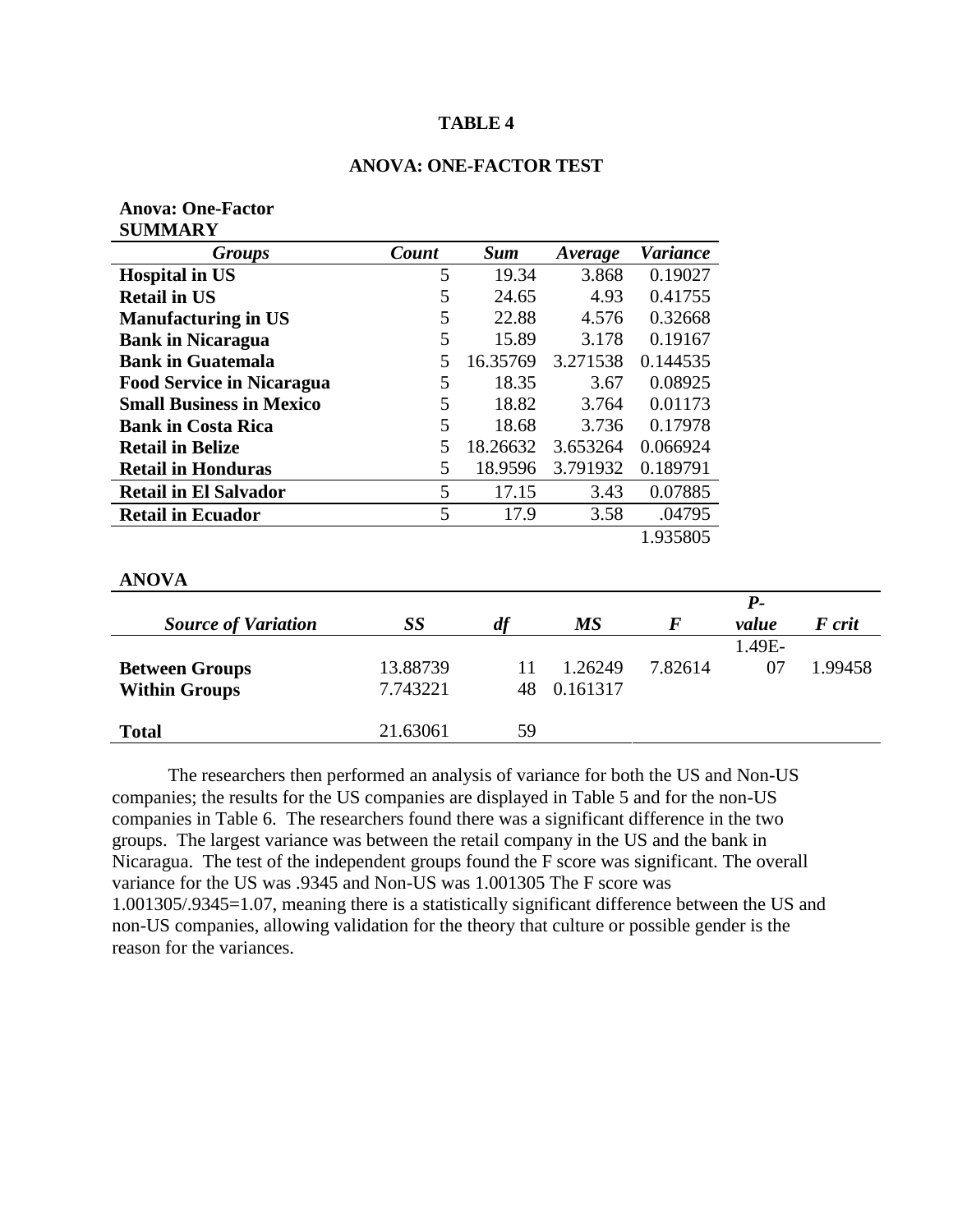# **TABLE 5**

| <b>ANOVA: Single</b>       |           |                |           |                  |          |          |
|----------------------------|-----------|----------------|-----------|------------------|----------|----------|
| <b>Factor</b>              |           |                |           |                  |          |          |
| Three companies in the US  |           |                |           |                  |          |          |
| <b>SUMMARY</b>             |           |                |           |                  |          |          |
| <b>Groups</b>              | Count     | <b>Sum</b>     | Average   | Variance         |          |          |
| <b>Hospital in the US</b>  | 5         | 19.34          | 3.868     | 0.19027          |          |          |
| <b>Retail in the US</b>    | 5         | 24.65          | 4.93      | 0.41755          |          |          |
| <b>Manufacturing in</b>    |           |                |           |                  |          |          |
| the US                     | 5         | 22.88          | 4.576     | 0.32668          |          |          |
| <b>Average Variance</b>    |           |                |           | 0.9345           |          |          |
|                            |           |                |           |                  |          |          |
| <b>ANOVA</b>               |           |                |           |                  |          |          |
| <b>Source of Variation</b> | <b>SS</b> | df             | <b>MS</b> | $\boldsymbol{F}$ | P-value  | F crit   |
| <b>Between Groups</b>      | 2.92404   | $\overline{2}$ | 1.46202   | 4.693483         | 0.031203 | 3.885294 |
| <b>Within Groups</b>       | 3.738     | 12             | 0.3115    |                  |          |          |
|                            |           |                |           |                  |          |          |
| <b>Total</b>               | 6.66204   | 14             |           |                  |          |          |
|                            |           |                | TADI E C  |                  |          |          |

# **ANOVA: ONE-FACTOR TEST FOR US COMPANIES**

# **TABLE 6**

# **ANOVA: ONE-FACTOR TEST FOR NON-US COMPANIES**

# **Anova: One Factor SUMMARY**

| <b>Groups</b>                     | Count | <b>Sum</b> | Average  | Variance |
|-----------------------------------|-------|------------|----------|----------|
| <b>Bank in Nicaragua</b>          | 5     | 15.89      | 3.178    | 0.19167  |
| <b>Bank in Guatemala</b>          | 5     | 16.35769   | 3.271538 | 0.144535 |
| <b>Food Service in Nicaragua</b>  | 5     | 18.35      | 3.67     | 0.08925  |
| <b>Small Businesses in Mexico</b> | 5     | 18.82      | 3.764    | 0.01173  |
| <b>Bank in Costa Rica</b>         | 5     | 18.68      | 3.736    | 0.17978  |
| <b>Retail in Belize</b>           | 5     | 18.26632   | 3.653264 | 0.066924 |
| <b>Retail in Honduras</b>         | 5     | 18.95966   | 3.791932 | 0.189791 |
| <b>Retail in El Salvador</b>      | 5     | 17.15      | 3.43     | .07885   |
| <b>Retail in Ecuador</b>          | 5     | 17.9       | 3.58     | .04795   |
|                                   |       |            |          | 1.001305 |
|                                   |       |            |          |          |
| ANOVA                             |       |            |          |          |

| ANUVA                      |          |    |            |                            |         |        |
|----------------------------|----------|----|------------|----------------------------|---------|--------|
| <b>Source of Variation</b> | SS       | df | МS         |                            | P-value | F crit |
| <b>Between Groups</b>      | 1966446  |    | 8 0.245806 | 2.209367 0.049918 2.208518 |         |        |
| <b>Within Groups</b>       | 4.005221 | 36 | 0.111256   |                            |         |        |
| <b>Total</b>               | 5.971667 | 44 |            |                            |         |        |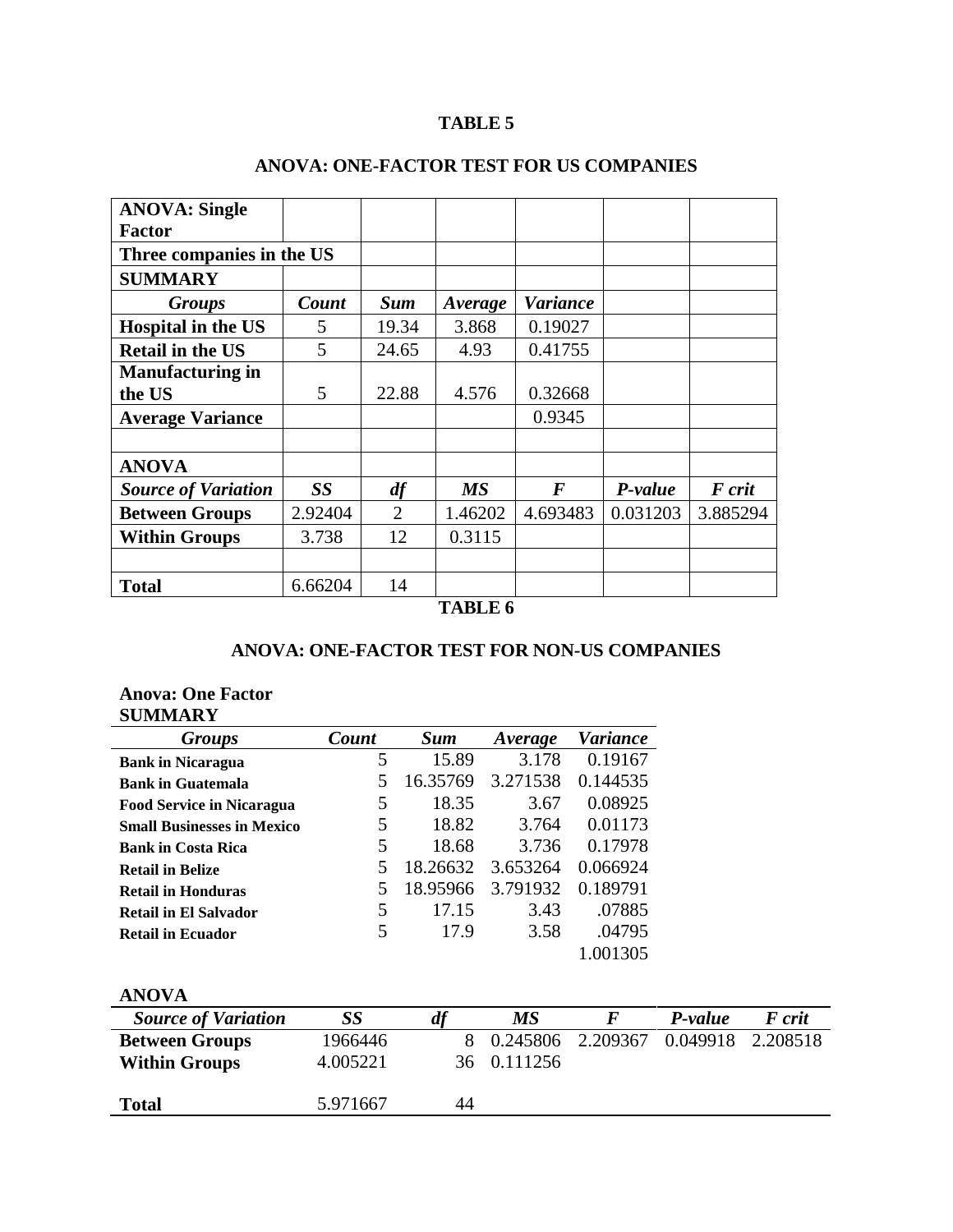#### **SUGGESTIONS FOR FUTURE RESEARCH**

The present study could be replicated in other countries for comparative purposes. Cultural variables or gender may contribute to the variations in the MPS scores for United States companies and those in other countries. Of particular interest is the role that task significance may play in determining the overall MPS. It is suggested that additional research be conducted in other counties as a way to help companies redesign work in today's increasingly competitive, global environment. In addition, research could also be conducted in more professional job categories at both for-profit and not-for-profit organizations.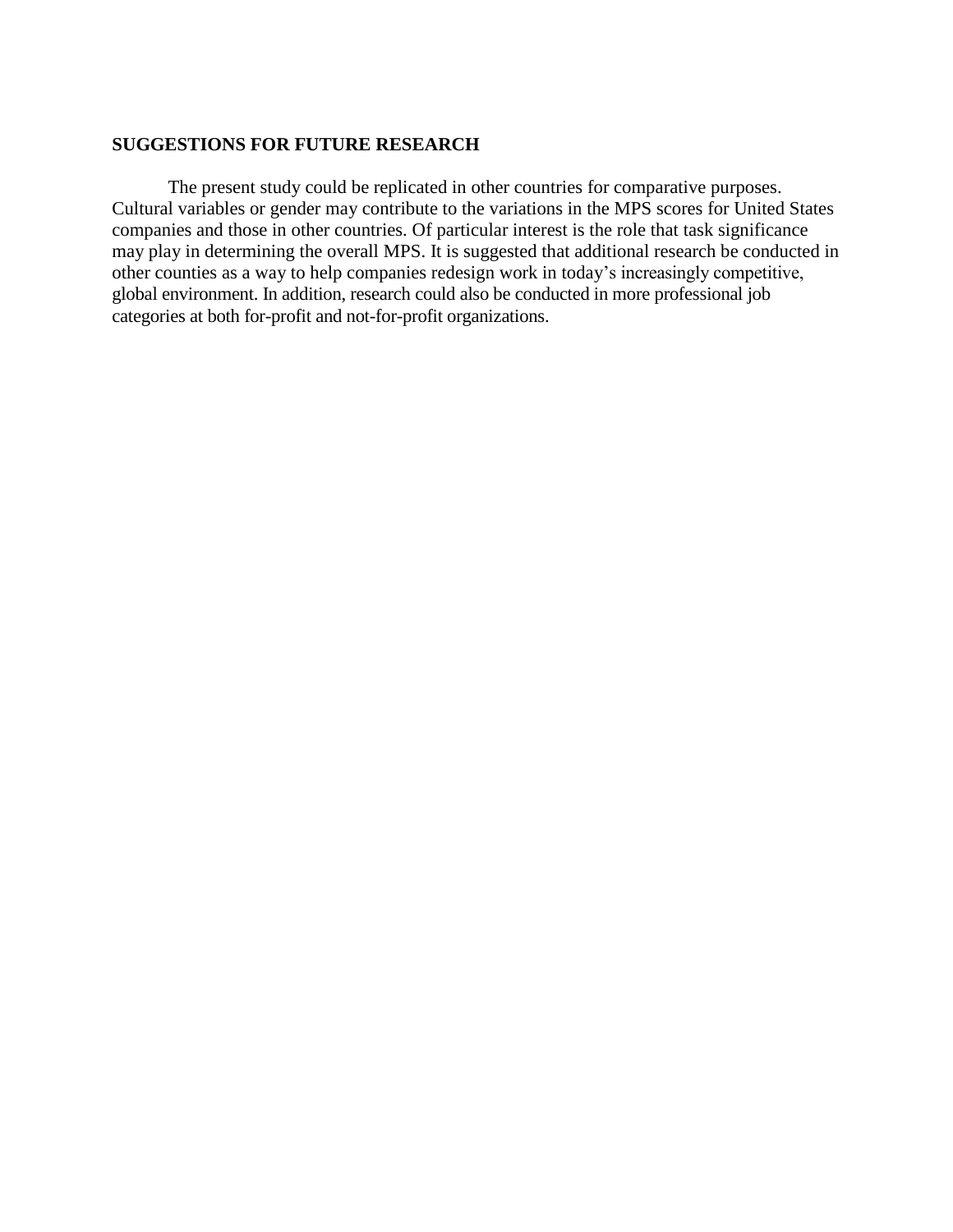#### **REFERENCES**

Benard, C. (1938). The Functions of the Executive. Harvard University Press.

- Brown, M. M. (2002). An exploratory study of job satisfaction and work motivation of a select group of Information technology consultants in the Delaware Valley. (Unpublished doctoral dissertation) Wilmington College, Delaware.
- Buelens, M., & Van den Broeck, H. (2007). An analysis of differences in work motivation between public and private sector organizations. *Public Administration Review, 67*(1), 65-74.
- Camilleri, E. (2007). Antecedents affecting public service motivation. *Personnel Review, 36*(3), 356-377. doi:10.1108/00483480710731329
- Casey, R., & Robbins, J. (2009). A comparison of the elements of motivation in the hospital industry versus the retail and manufacturing sectors. *Journal of Diversity Management, 4*(3), 13-20.
- Davis, L.E. (1957).Toward a theory of job design. Journal of Industrial Engineering. 8, 19-23.
- Dunham, R.B., (1976). The measurement and dimensionality of job characteristics. Journal of Applied Psychology. 61 404-409.
- Elanain, H. M. A. (2008). Job characteristics, work attitudes, and behaviors in a non-western context. *Journal of Management Development, 28*(5), 457-477. 201: 10.1108/02621710910955985
- Evans, M.G., Kiggundu, M.U., & House, R.J., (1979). A partial test and extension of the job characteristics model of motivation. Organizational Behavior and Human Performance. 24 354-381.
- Fernandez, S. A. (2002). Leadership style and staff motivation: A study of transformational leadership and its impact on New York City public middle and intermediate schools. (Unpublished doctoral dissertation. St John's University, New York.
- Ford, R.N. (1969). Motivation thorough work itself. New York: American Management Association.
- Geert, H., (1980). Motivation, leadership and organizations. Do American theories apply abroad? Organizational Dynamics. Summer, 1989, 55.
- Hackman, J. R., & Oldham, Greg R. (1976) Motivation through the design of work: Test of a theory. Organizational Behavior and Human Performance., 16, 250-276.

Hackman, J. R., Oldham, Greg R., (1980) Job Redesign, Addison-Wesley.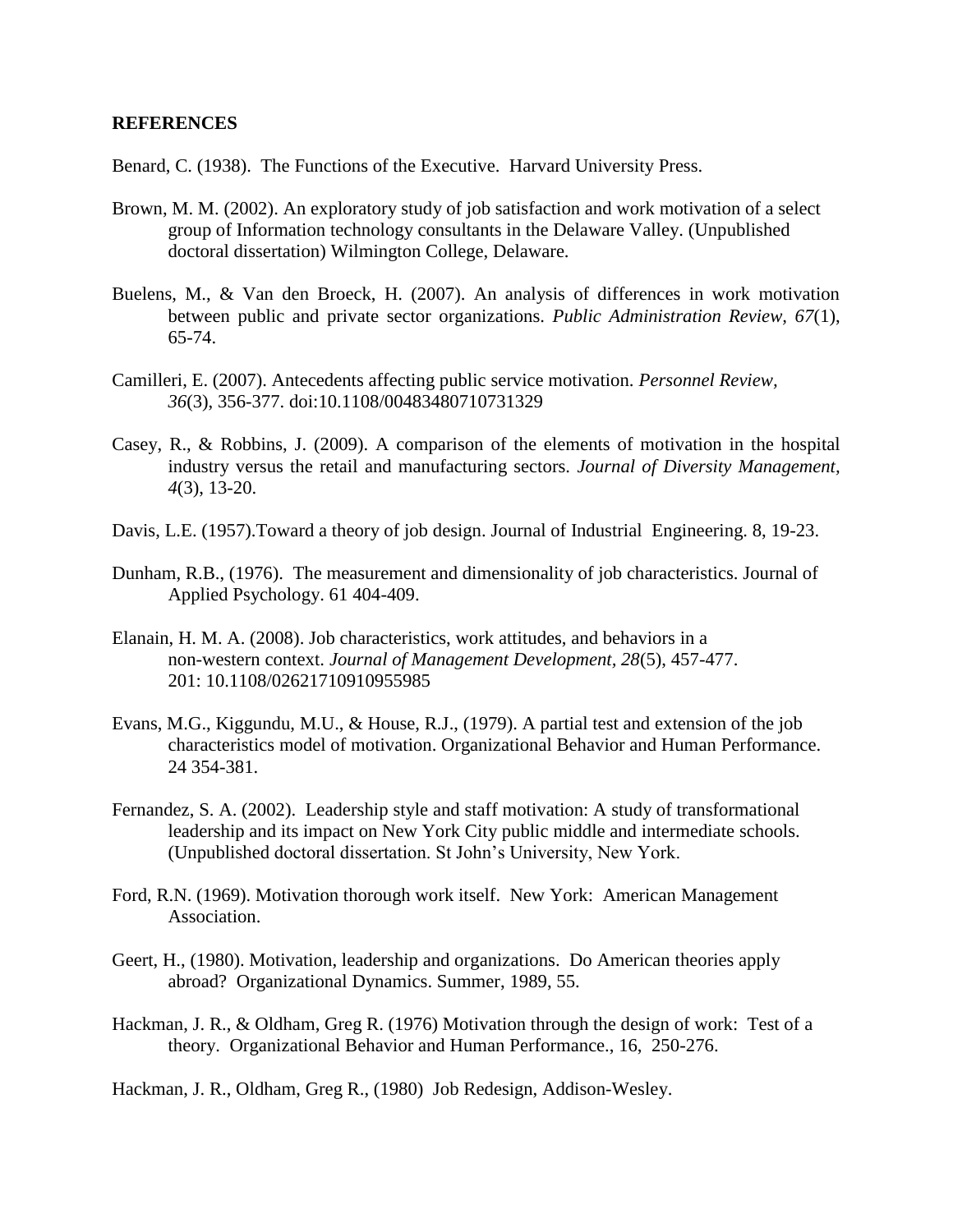- Hackman, J.R. & Lawler, E.E., (1971). Employee reactions to job characteristics. Journal of Applied Psychology Monograph. 55 (191), 259-286.
- Hackman, J.R., & Oldham, G. R. (1974). The job diagnostic survey: an instrument for the diagnosis of jobs ad the evaluation of job redesign projects. JSAC Catalog of Selected Documents in Psychology, 4, (148), (MS No. 810).
- Hackman, J.R., & Suttle, J.L. (1977). Improving Life at Work. Scott Foresman and Company, 1977.
- Herzberg, F. and Mausner, B. & Snyderman, B. (1959) The Motivation to Work. New York: Wiley.
- Herzberg, F., (1966). Work and the Nature of Man. Cleveland: World Publishing Co.
- Houkes, I., Janssen, P. P. M., de Johnge, J., & Bakker, A. B. (2003). Specific determinants of Intrinsic work motivation, emotional exhaustion and turnover intention: A multisample longitudinal study. *Journal of Occupational and Organizational Psychology, 76,* 427-450.
- Iadipaolo, D. M., (1992). Job Redesign-and justice for all. Insurance and Technology. 17, (4) 50-51.
- Jones, G. R., George, Jennifer M., & Hill, W.L. (1998). *Contemporary Management, Irwin Mc-Graw Hill,* Boston, Mass.
- Kanfer, R. (1990). Motivational Theory and Industrial Organizational Pyschology. *Handbook of Industrial and Organizational Pyschology*, 2nd ed., 1, 75-170.
- Katerberg, R. & Vkaym G. J., (1987). An examination of level and director of effort and job performance. Academy of Management. June, 249-257.
- Kovach, k. (1987). What motivates employees? Workers and supervisors give different answers. Business Horizons, Sept-Oct. 58-65.
- Lawler, E.E., III. Motivation in work organizations. (1973) Monterey, Calif.: Brooks/Cole.
- Lee-Ross, D. (1998). A practical theory of motivation applied to hotels. *International Journal of Contemporary Hospitality Management, 10*(2), 68-74.
- Lee-Ross, D. (2002). An exploratory study of work motivation among private and public sector hospital chefs in Australia. *The Journal of Management Development, 21*(7/8), 576-588. doi: 10.1108/02621710210437554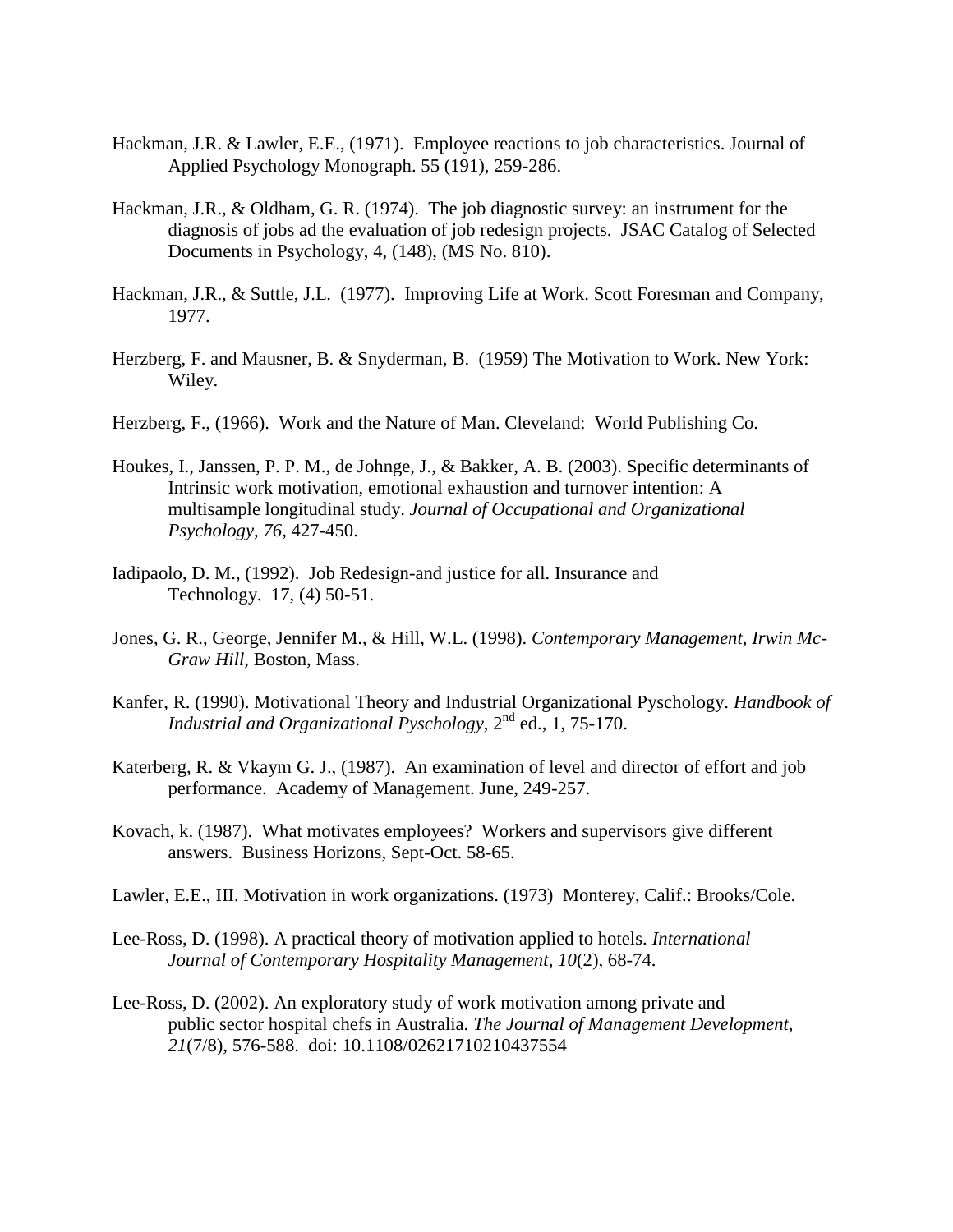- Lee-Ross, D. (2005). Perceived job characteristics and internal work motivation. *The Journal of Management Development, 24*(3), 253-266. doi: 10.1108/02621710510584062
- Maher, J.B. (1971). (Ed.) New perspectives in job enrichments. New York: Van Nostrad Reinhold.
- Maier, N. R. F., (1955). Psychology in industry, 2nd ed. Boston: Houghton, Mifflin.
- Michailidis, M. P., & Dracou, N. (2011). The job redesigning process: A study of medical representatives using the job characteristics model. *The Business Review, Cambridge, 17*(1), 228-234.
- Millette, V., & Gagné, M. (2008). Designing volunteers' tasks to maximize motivation, satisfaction and performance: The impact of job characteristics on volunteer engagement. *Motivation and Emotion, 32,* 11-22. doi: 10.1007/s11031-007-9079-4
- Myers, M. S. (1970). Every employee a manager. New York: McGraw-Hill.
- Pearce, J.L., & Dunham, R.B., (1978). The measurement of perceived job characteristics. The job diagnostic survey versus the job characteristics inventory. Academy of Management Journal. 21, 123-128.
- Sadler-Smith, E., El-Kot, G., & Leat, M. (2003). Differentiating work autonomy facets in a non-western context. *Journal of Organizational Behavior, 24*(6), 709-731.
- Schermuly, C. C., Schermuly, R. A., & Meyer, B. (2011). Effects of vice-principals' psychological empowerment on job satisfaction and burnout. *International Journal of Educational management, 25*(3), 252-264. doi: 10.1108/09513541111120097
- Schultz, D. & Schultz, S. E. (1998). Psychology and work Today, Prentice Hall, Upper Saddle River, New Jersey.
- Sledge, S., Miles, A. K., & van Sambeek, M. F. (2011). A comparison of employee job satisfaction in the service industry: Do cultural and spirituality influences matter? *Journal of Management Policy and Practice, 12*(4), 126-145.
- Special Task Force to the Secretary of Health, Education, and Welfare. (1973) Work in America. Cambridge, Mass.: M.I.T.
- Steers, R. M., & Porter, L. W. (1987) Motivation and Work Behavior.
- Stone E.G., & Porter, L.W., (1979). On the use of incumbent supplied job characteristics data. Perceptual and Motor Skills. 46 751-758.